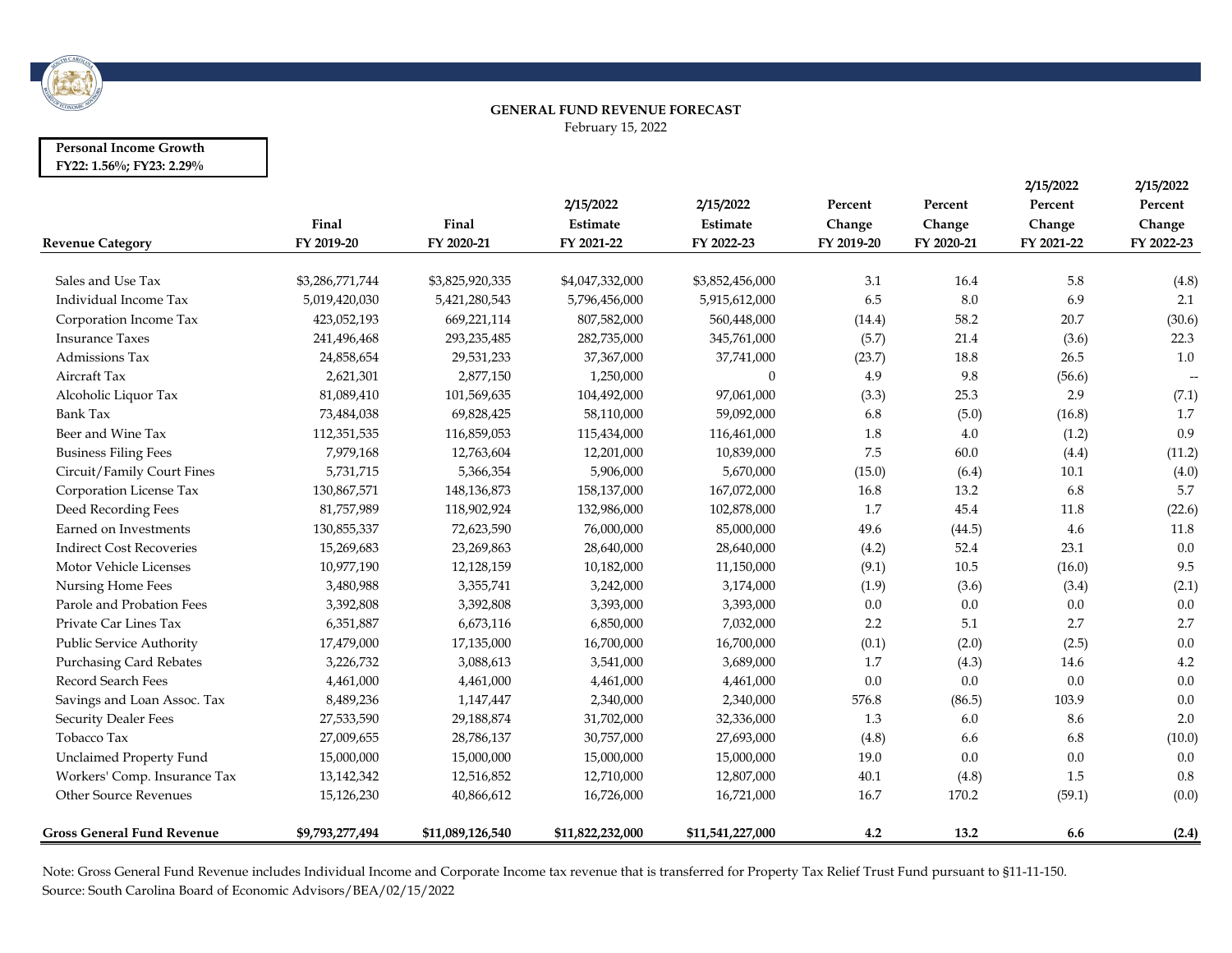

# **GENERAL FUND REVENUE FORECAST** February 15, 2022

| <b>Revenue Category</b>                                            | Final<br>FY 2019-20 | Final<br>FY 2020-21 | 2/15/2022<br>Estimate<br>FY 2021-22 | 2/15/2022<br>Estimate<br>FY 2022-23 | Percent<br>Change<br>FY 2019-20 | Percent<br>Change<br>FY 2020-21 | 2/15/2022<br>Percent<br>Change<br>FY 2021-22 | 2/15/2022<br>Percent<br>Change<br>FY 2022-23 |
|--------------------------------------------------------------------|---------------------|---------------------|-------------------------------------|-------------------------------------|---------------------------------|---------------------------------|----------------------------------------------|----------------------------------------------|
|                                                                    |                     |                     |                                     |                                     |                                 |                                 |                                              |                                              |
| <b>Gross General Fund Revenue</b>                                  | \$9,793,277,494     | \$11,089,126,540    | \$11,822,232,000                    | \$11,541,227,000                    | 4.2                             | 13.2                            | 6.6                                          | (2.4)                                        |
| Less: Tax Relief Trust Fund (Act)                                  | 614,053,000         | 629,405,136         | 650,023,221                         | 661,952,631                         | 2.4                             | 2.5                             | 3.3                                          | 1.8                                          |
| Net General Fund Revenue                                           | \$9,179,224,494     | \$10,459,721,404    | \$11,172,208,779                    | \$10,879,274,369                    | 4.3                             | 13.9                            | 6.8                                          | (2.6)                                        |
| <b>Education Improvement Act (EIA)</b>                             | 863,037,030         | 996,833,645         | 1,050,336,000                       | 1,004,596,000                       | 2.7                             | 15.5                            | 5.4                                          | (4.4)                                        |
| EIA Fund                                                           | 861, 357, 054       | 996,748,940         | 1,050,246,000                       | 1,004,491,000                       | 2.8                             | 15.7                            | 5.4                                          | (4.4)                                        |
| <b>EIA</b> Interest                                                | 1,679,976           | 84,705              | 90,000                              | 105,000                             | (34.7)                          | (95.0)                          | 6.3                                          | 16.7                                         |
| S.C. Education Lottery Fund                                        | 496,599,922         | 612,069,873         | 544,600,000                         | 545,300,000                         | 1.2                             | 23.3                            | (11.0)                                       | 0.1                                          |
| <b>Lottery Proceeds</b>                                            | 471,400,000         | 575,500,000         | 520,100,000                         | 520,100,000                         | 1.0                             | 22.1                            | (9.6)                                        | 0.0                                          |
| <b>Unclaimed Prizes</b>                                            | 21,401,503          | 32,141,376          | 20,000,000                          | 20,000,000                          | 2.3                             | $50.2\,$                        | (37.8)                                       | 0.0                                          |
| Lottery Interest                                                   | 3,798,419           | 4,428,497           | 4,500,000                           | 5,200,000                           | 25.2                            | 16.6                            | 1.6                                          | 15.6                                         |
| Homestead Exemption Fund (HEX)                                     | 784,804,568         | 903,551,465         | 966,666,000                         | 917,165,000                         | 3.8                             | 15.1                            | 7.0                                          | (5.1)                                        |
| <b>HEX</b> Revenue                                                 | 782,037,516         | 900,423,624         | 963,491,000                         | 913,465,000                         | 3.7                             | 15.1                            | 7.0                                          | (5.2)                                        |
| <b>HEX</b> Interest                                                | 2,767,052           | 3,127,841           | 3,175,000                           | 3,700,000                           | 24.3                            | 13.0                            | 1.5                                          | 16.5                                         |
| <b>Expenditure Estimate</b>                                        | 798,756,235         | 829,100,858         | 860,950,738                         | 912,852,708                         | 3.3                             | 3.8                             | 3.8                                          | 6.0                                          |
| HEX Fund Excess/(Shortfall)                                        | (13,951,667)        | 74,450,607          | 105,715,262                         | 4,312,292                           | 19.5                            | 633.6                           | 42.0                                         | (95.9)                                       |
| Tax Relief Trust Fund (Act)                                        | 614,053,000         | 629,405,136         | 650,023,221                         | 661,952,631                         | 2.4                             | 2.5                             | 3.3                                          | 1.8                                          |
| Revised Estimate/Actual                                            | 613,787,410         | 626,043,899         | 643,954,085                         | 661,952,631                         | 2.0                             | 2.0                             | 2.9                                          | $2.8\,$                                      |
| Excess/(Shortfall) (Excl. Fund Balance)                            | 265,590             | 3,361,237           | 6,069,136                           | $\mathbf{0}$                        | 112.2                           | 1165.6                          | 80.6                                         | n/a                                          |
| <b>Budgetary Estimates</b>                                         |                     |                     |                                     |                                     |                                 |                                 |                                              |                                              |
| <b>Gross Appropriation Act Revenue</b>                             | 9,330,662,000       | 9,500,103,000       | 9,921,260,199                       | 11,541,227,000                      | 5.6                             | 1.8                             | 4.4                                          | 16.3                                         |
| Less: Tax Relief Tust Fund (Act)                                   | 614,053,000         | 629,405,136         | 650,023,221                         | 661,952,631                         | 2.4                             | 2.5                             | 3.3                                          | 1.8                                          |
| Appropriation Act Excluding Trust                                  | 8,716,609,000       | 8,870,697,864       | 9,271,236,978                       | 10,879,274,369                      | 5.8                             | 1.8                             | 4.5                                          | 17.3                                         |
| <b>Gross General Fund Revenue</b><br>Excess / (Shortfall) from Act | 462,615,494         | 1,589,023,540       | 1,900,971,801                       | $\boldsymbol{0}$                    | (18.3)                          | 243.5                           | 19.6                                         | n/a                                          |
| Capital Reserve Fund (2%) - Beg. Bal.                              | 162,485,305         | 176,095,044         | 183,584,490                         | 209.194.431                         | 7.1                             | 8.4                             | 4.3                                          | 13.9                                         |
| General Reserve Fund (5%) - Beg. Bal.                              | 406,213,261         | 440,237,611         | 458,961,225                         | 522,986,077                         | 7.1                             | 8.4                             | 4.3                                          | 13.9                                         |
| <b>Total Reserve Funds</b>                                         | 568,698,566         | 616,332,655         | 642,545,715                         | 732,180,508                         | 7.1                             | 8.4                             | 4.3                                          | 13.9                                         |

Tax Relief Trust Fund for FY 2021-22 adjusted to reflect Act 39 of 2021

Source: South Carolina Board of Economic Advisors/BEA/02/15/2022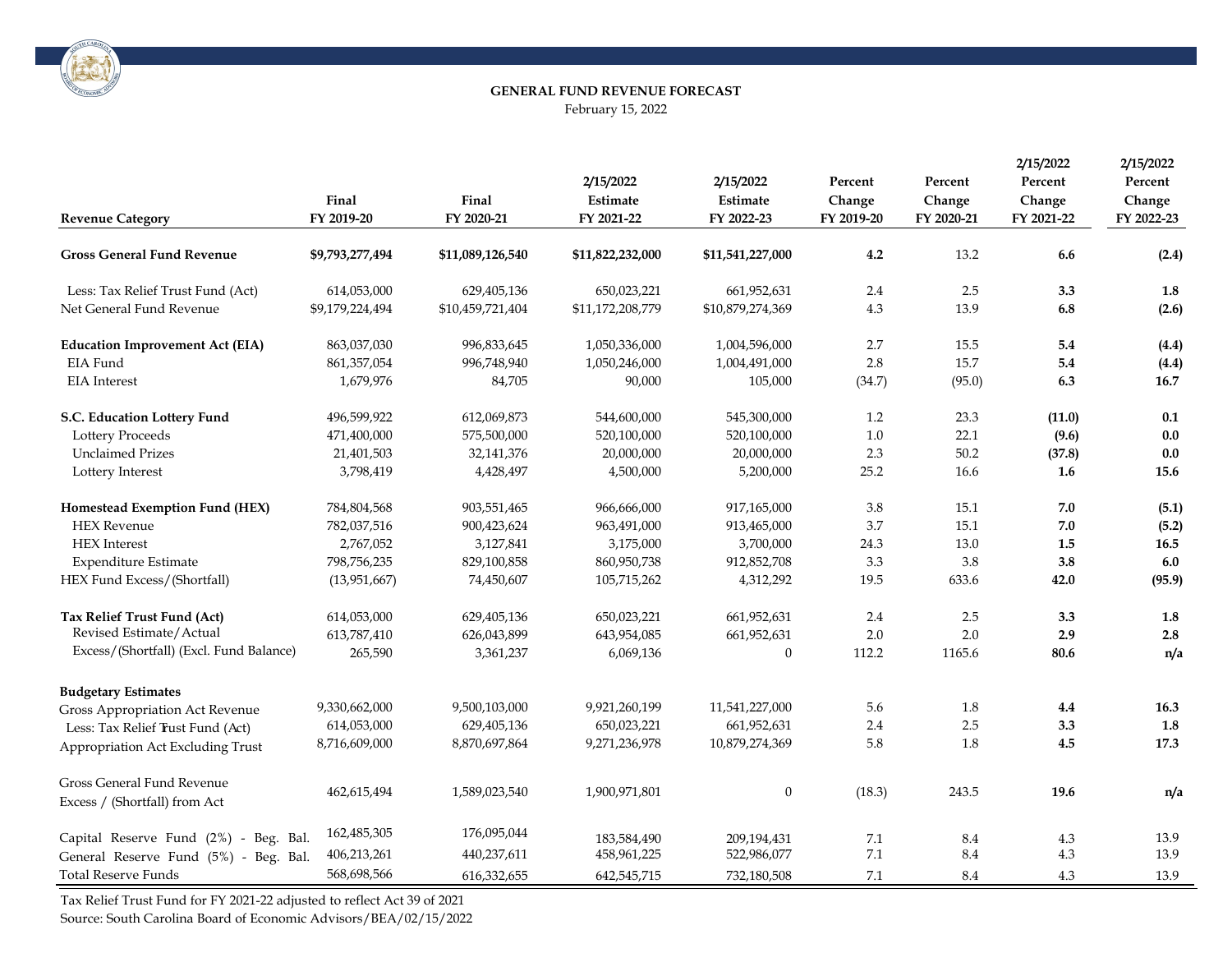

#### GENERAL FUND REVENUE FORECAST

November 10, 2021

### Personal Income Growth FY22: 0.61%; FY23: 2.62%

|                                   |                 |                  |                  |                  |            |            | 11/10/2021 | 11/10/2021                          |
|-----------------------------------|-----------------|------------------|------------------|------------------|------------|------------|------------|-------------------------------------|
|                                   |                 |                  | 11/10/2021       | 11/10/2021       | Percent    | Percent    | Percent    | Percent                             |
|                                   | Final           | Final            | Estimate         | Estimate         | Change     | Change     | Change     | Change                              |
| <b>Revenue Category</b>           | FY 2019-20      | FY 2020-21       | FY 2021-22       | FY 2022-23       | FY 2019-20 | FY 2020-21 | FY 2021-22 | FY 2022-23                          |
| Sales and Use Tax                 | \$3,286,771,744 | \$3,825,920,335  | \$3,756,671,000  | \$3,708,694,000  | 3.1        | 16.4       |            |                                     |
| Individual Income Tax             |                 |                  |                  |                  | 6.5        | $8.0\,$    | (1.8)      | (1.3)<br>2.4                        |
|                                   | 5,019,420,030   | 5,421,280,543    | 5,399,301,000    | 5,531,128,000    |            |            | (0.4)      |                                     |
| Corporation Income Tax            | 423,052,193     | 669,221,114      | 657,482,000      | 528,092,000      | (14.4)     | 58.2       | (1.8)      | (19.7)                              |
| <b>Insurance Taxes</b>            | 241,496,468     | 293, 235, 485    | 272,578,000      | 330,380,000      | (5.7)      | 21.4       | (7.0)      | 21.2                                |
| Admissions Tax                    | 24,858,654      | 29,531,233       | 33,426,000       | 33,927,000       | (23.7)     | 18.8       | 13.2       | 1.5                                 |
| Aircraft Tax                      | 2,621,301       | 2,877,150        | 1,250,000        | $\mathbf{0}$     | 4.9        | 9.8        | (56.6)     | $\hspace{0.05cm}$ $\hspace{0.05cm}$ |
| Alcoholic Liquor Tax              | 81,089,410      | 101,569,635      | 98,093,000       | 97,061,000       | (3.3)      | 25.3       | (3.4)      | (1.1)                               |
| <b>Bank Tax</b>                   | 73,484,038      | 69,828,425       | 37,340,000       | 42,180,000       | 6.8        | (5.0)      | (46.5)     | 13.0                                |
| Beer and Wine Tax                 | 112,351,535     | 116,859,053      | 115,434,000      | 116,461,000      | 1.8        | 4.0        | (1.2)      | 0.9                                 |
| <b>Business Filing Fees</b>       | 7,979,168       | 12,763,604       | 10,187,000       | 9,773,000        | 7.5        | 60.0       | (20.2)     | (4.1)                               |
| Circuit/Family Court Fines        | 5,731,715       | 5,366,354        | 5,906,000        | 5,670,000        | (15.0)     | (6.4)      | 10.1       | (4.0)                               |
| Corporation License Tax           | 130,867,571     | 148,136,873      | 158,137,000      | 167,072,000      | 16.8       | 13.2       | 6.8        | 5.7                                 |
| Deed Recording Fees               | 81,757,989      | 118,902,924      | 100,113,000      | 98,339,000       | 1.7        | 45.4       | (15.8)     | (1.8)                               |
| Earned on Investments             | 130,855,337     | 72,623,590       | 75,000,000       | 75,000,000       | 49.6       | (44.5)     | 3.3        | 0.0                                 |
| <b>Indirect Cost Recoveries</b>   | 15,269,683      | 23,269,863       | 22,158,000       | 19,222,000       | (4.2)      | 52.4       | (4.8)      | (13.3)                              |
| Motor Vehicle Licenses            | 10,977,190      | 12,128,159       | 11,846,000       | 12,303,000       | (9.1)      | 10.5       | (2.3)      | 3.9                                 |
| Nursing Home Fees                 | 3,480,988       | 3,355,741        | 3,500,000        | 3,500,000        | (1.9)      | (3.6)      | 4.3        | 0.0                                 |
| Parole and Probation Fees         | 3,392,808       | 3,392,808        | 3,393,000        | 3,393,000        | 0.0        | 0.0        | $0.0\,$    | 0.0                                 |
| Private Car Lines Tax             | 6,351,887       | 6,673,116        | 6,930,000        | 7,187,000        | 2.2        | 5.1        | 3.8        | 3.7                                 |
| Public Service Authority          | 17,479,000      | 17,135,000       | 17,135,000       | 17,135,000       | (0.1)      | (2.0)      | 0.0        | 0.0                                 |
| <b>Purchasing Card Rebates</b>    | 3,226,732       | 3,088,613        | 3,217,000        | 3,352,000        | 1.7        | (4.3)      | 4.2        | 4.2                                 |
| Record Search Fees                | 4,461,000       | 4,461,000        | 4,461,000        | 4,461,000        | $0.0\,$    | 0.0        | 0.0        | 0.0                                 |
| Savings and Loan Assoc. Tax       | 8,489,236       | 1,147,447        | 1,100,000        | 1,100,000        | 576.8      | (86.5)     | (4.1)      | 0.0                                 |
| <b>Security Dealer Fees</b>       | 27,533,590      | 29,188,874       | 31,702,000       | 32,336,000       | 1.3        | 6.0        | 8.6        | 2.0                                 |
| Tobacco Tax                       | 27,009,655      | 28,786,137       | 30,757,000       | 27,693,000       | (4.8)      | 6.6        | 6.8        | (10.0)                              |
| Unclaimed Property Fund           | 15,000,000      | 15,000,000       | 15,000,000       | 15,000,000       | 19.0       | 0.0        | 0.0        | 0.0                                 |
| Workers' Comp. Insurance Tax      | 13,142,342      | 12,516,852       | 12,979,000       | 12,950,000       | 40.1       | (4.8)      | 3.7        | (0.2)                               |
| <b>Other Source Revenues</b>      | 15,126,230      | 40,866,612       | 16,129,000       | 16,365,000       | 16.7       | 170.2      | (60.5)     | 1.5                                 |
| <b>Gross General Fund Revenue</b> | \$9,793,277,494 | \$11,089,126,540 | \$10,901,225,000 | \$10,919,774,000 | 4.2        | 13.2       | (1.7)      | 0.2                                 |

Note: Gross General Fund Revenue includes Individual Income and Corporate Income tax revenue that is transferred for Property Tax Relief Trust Fund pursuant to §11-11-150. Source: South Carolina Board of Economic Advisors/BEA/11/10/2021